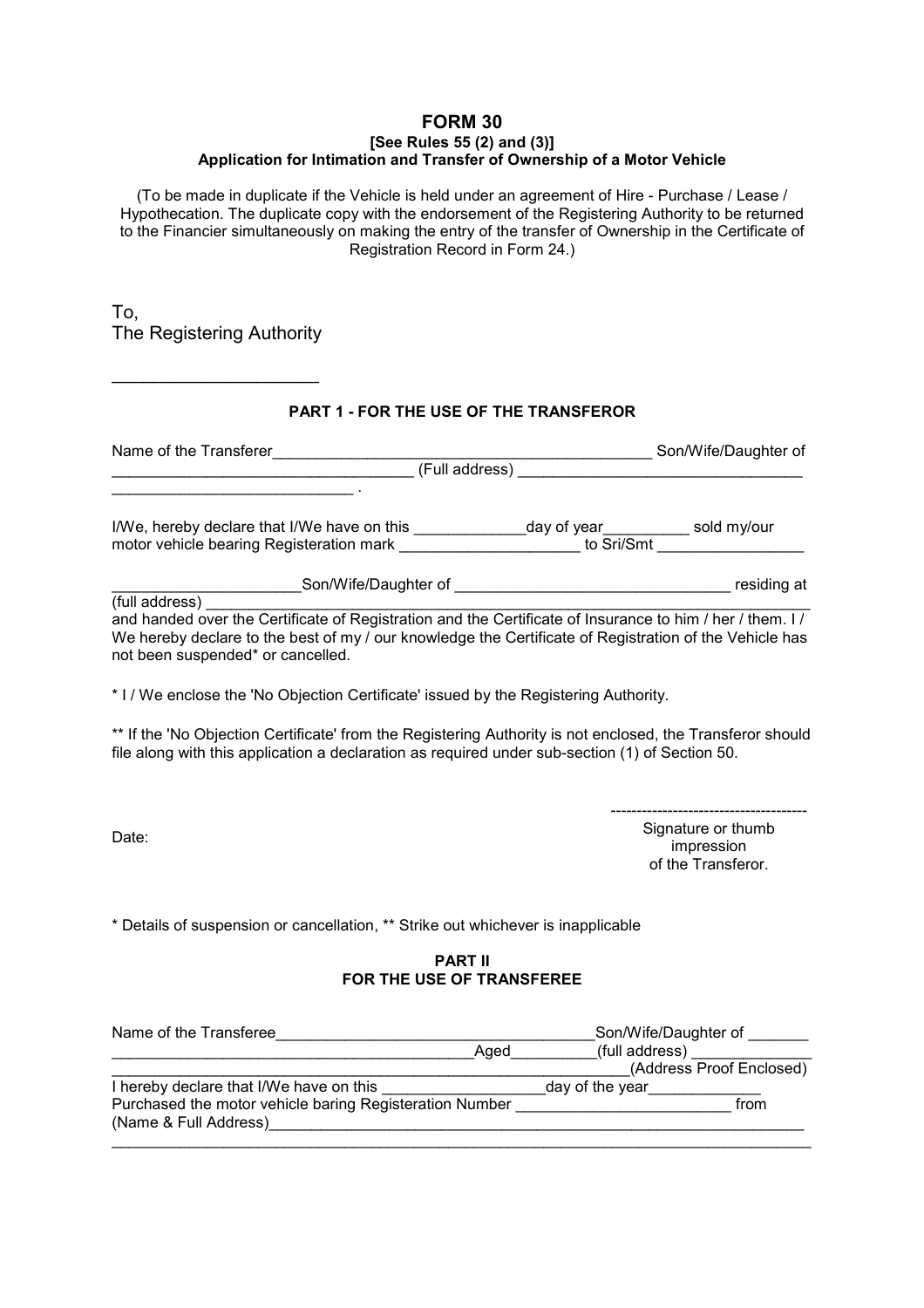and request that necessary entries regarding the transfer of ownership of the vehicle in my/out case may be recorded in the Certificate of Registration and Certificate of fitness of the vehicle, which is enclosed. The Certificate of Insurance is also enclosed. To the best of my knowledge and belief I / We have not suppressed any facts and information furnished is true. The vehicle is not suberdari and free from all encumbrances. I / We undertake to hold myself responsible for any inaccuracy of the information.

Date:

 -------------------------------------------------- Signature or thumb impression of the Transferee.

#### **Consent of the Financier in the case of Motor Vehicle subject to an agreement of Hire - purchase / Lease / Hypothecation**

I / We being a party to an agreement of Hire - Purchase / Lease / Hypothecation in respect of motor vehicle specified a

(Full Name & Address of the Financier) Signature of the Financier

 $Date : \_$ 

## **Office Endorsement**

| of this office in Form 24.  | Ref No<br>The Transfer of ownership of motor vehicle under continuation of an endorsement of Hire-<br>purchase/Lease/ Hypothecation agreement has been recorded with effect from |  |  |
|-----------------------------|----------------------------------------------------------------------------------------------------------------------------------------------------------------------------------|--|--|
| Date: _____________________ | Signature of the Registering Authority                                                                                                                                           |  |  |
| To,                         |                                                                                                                                                                                  |  |  |
| The Transferor              |                                                                                                                                                                                  |  |  |
| The Financier               |                                                                                                                                                                                  |  |  |

(To be sent to both the above parties by Registered Post Acknowledgement Due)

Specimen signature or thumb impression of the Registered owner and the Financier are to be obtained in the original application for affixing and attestation by the Registering Authority with the office seal in Forms 23 and 24. In such manner that the part of impression of seal or stamp and attestation shall fall upon each signature.